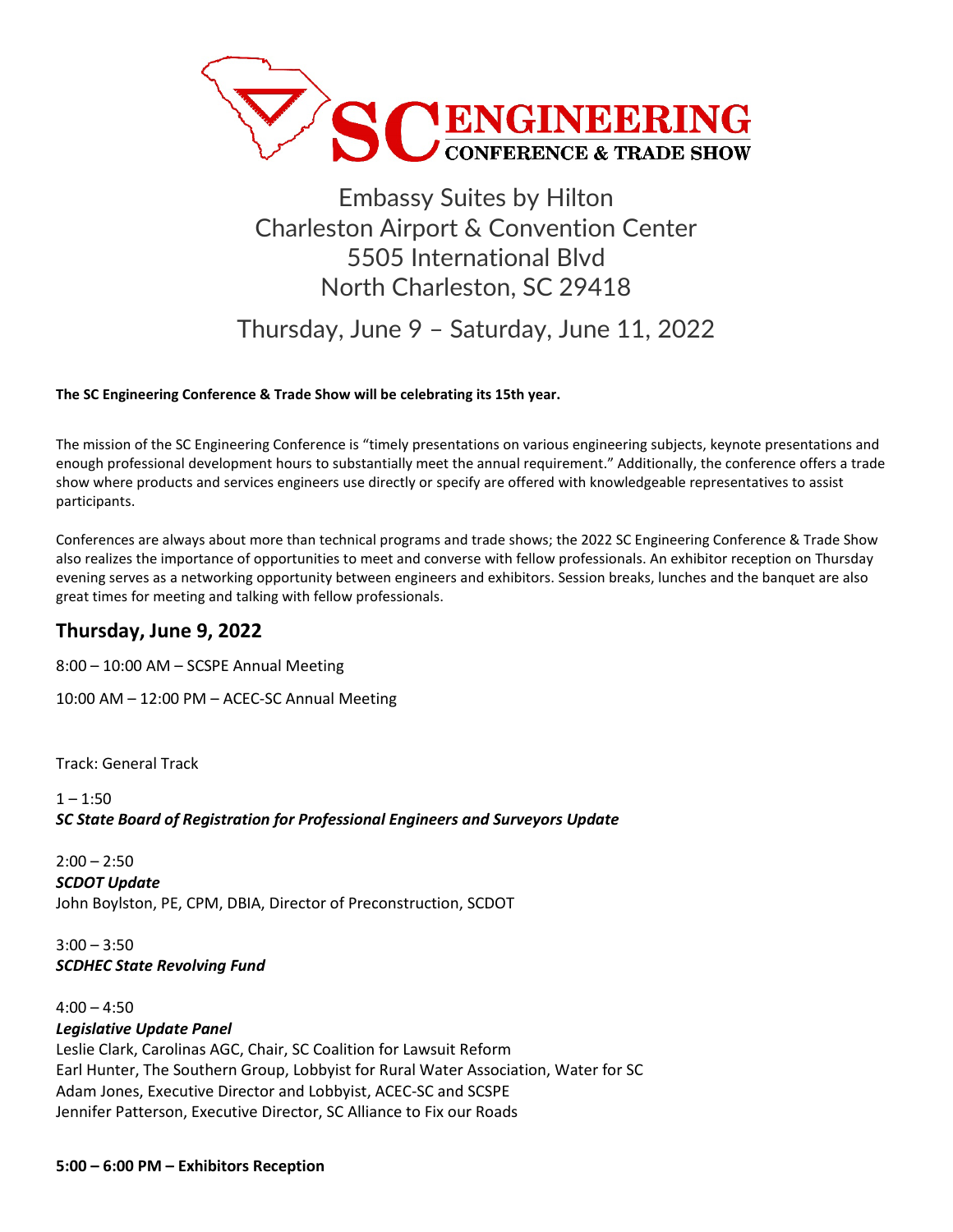# **Friday, June 10, 2022**

Track: 1

### $8:00 - 8:50$

### *Passing Down Institutional Knowledge*

Tricia Hatley, Freese and Nichols, Inc.

As people retire, transfer, etc, having someone who knows the Institutional Knowledge of a firm, project, or relationship is important. Hatley will help attendees know what is important to pass down and how.Friday, June 10

Track: 1

9:00 - 9:50

### *The Agility of Employee Engagement and Retention in Hybrid Work Environments*

Becky Rehorn, Johnson, Mirmiran & Thompson

Organizations are experiencing change at an unprecedented rate due to the increasing volatile, uncertain, complex, and ambiguous (VUCA) nature of recent global events. Research reveals organizations are struggling to adapt, increasing pressure for financial performance and workforce development. Organizations in the US are aggressively working to find, hire, and retain employees using tactics related to increasing employer benefits such as tuition reimbursement, retirement planning, service awards, wellness programs and short-term incentives. Since the pandemic's arrival, there has been a decrease in available human resources within the engineering industry resulting in a tight labor market (PSMJ, 2021). Deltek (2020) research revealed three correlated trends affecting organizations within our industry – financial health, employee retention, and best practices – naming employee retention as the connector between growth and best practices. During this session, we will discuss how you as both practitioner and employee can help your organization to move forward in our VUCA world.

Track: 1

10:00 - 10:50

# *How to Accelerate Digital Transformation by Preparing Your People, Processes and Technology*

Beth Garrett, Life Cycle Engineering

The constant buzz about Industry 4.0, digital transformation, and smart manufacturing promises significant benefits so there's tremendous pressure to implement new technologies in order to remain competitive. If the promised benefits are so strong, why are so many people just getting started? This session will focus on how to prepare your people, processes and technology so that your pilot projects can demonstrate the ROI of enabling technologies. In this session participants will learn:

-The obstacles holding some organizations back and how to combat them

-A roadmap for planning a successful transformation

-How to help an organization prepare for the people side of transformation

Friday, June 10

Track: 1

11:00 - 11:50

# *Floodplain Design, Construction, and Impacts on Flood Insurance*

J. Paul Abrams, FloodProofing.com

This course provides insight into the importance of proper foundation flood vents and dry floodproofing techniques for buildings located in a flood zone. It will identify FEMA Technical Bulletins 1, 2, and 3, the National Flood Insurance Program, ASCE 24, ICC, and Building Code regulations and standards as they relate to sustaining foundations and overall business continuity in flood hazard areas. The course will also analyze the role of building compliance in securing lowering flood insurance rates and what mitigation solutions are available for both residential and non residential structures.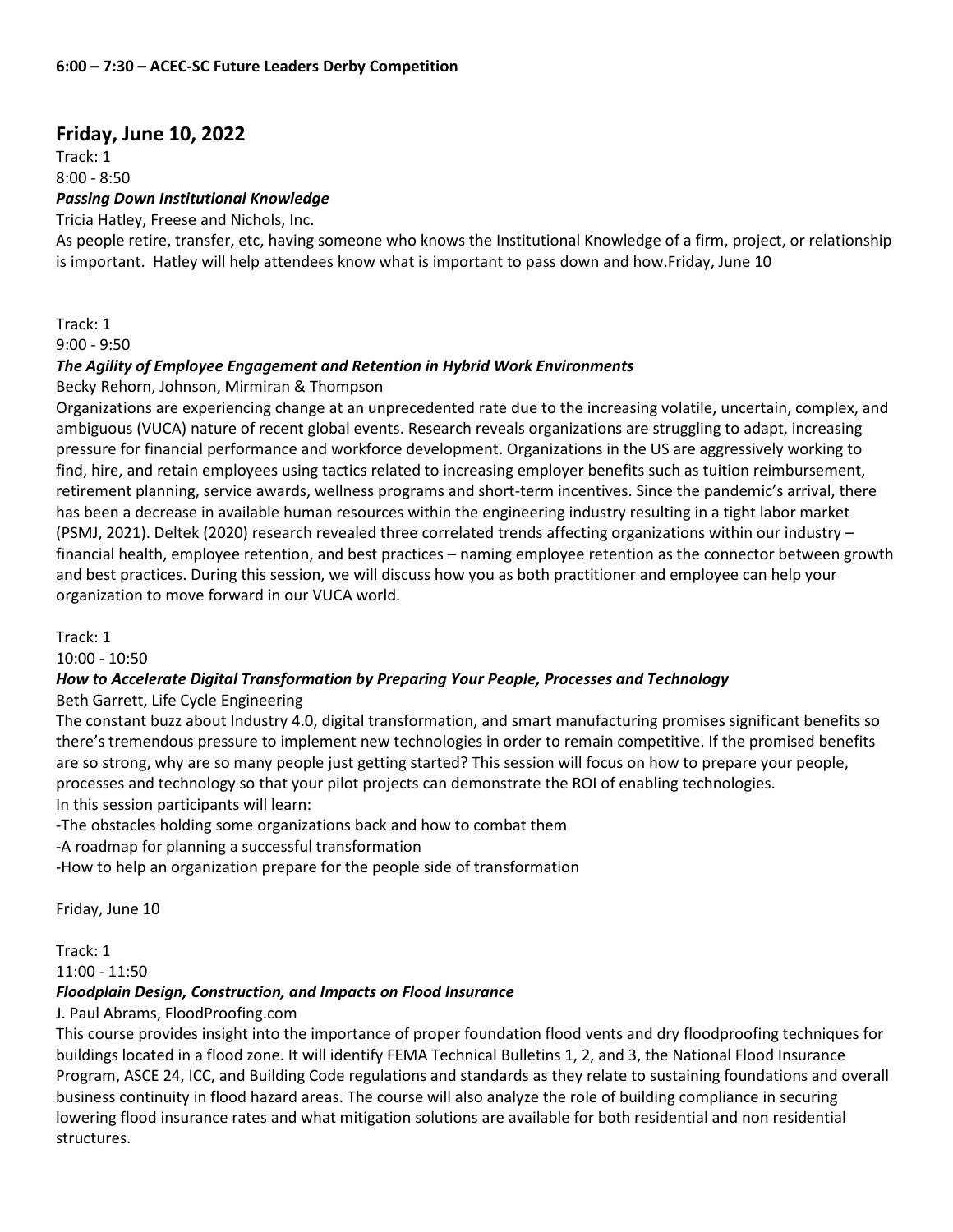After the course, participants will have a thorough understanding of floodproofing options and the important role they play in designing a sustainable structure.Friday, June 10

Lunch: 12 – 2 PM Keynote 12:30 - 1:30 *The Inclusive Leader*

Frank Mundy, PLS, Stewart

Keynote: "The Inclusive Leader" - and highlight the behavioral tendencies as well as emotional and cultural intelligence required to be a success in today's business world. This presentation goes into detail on each of the characteristics required for business success in a diverse, equitable and inclusive world using the acronym BELONG (Bravery, Empathy, Leadership, Operations, visioN and Growth).

Track: 1 2:00 - 2:50 *7 Deadly Sins* McCabe Karen, IMCI

Track: 1 3:00 - 3:50 *Engineering Ethics* Mulliken Jeff, STV

Track: 1 4:00 - 4:50

# *The benefits of a Subsurface Utility Engineering (SUE) Investigation CI/ASCE 38-02*

Tony DiMarino, T2 Utility Engineers

Utility impacts continue to challenge project deadlines and budgets. CI/ASCE 38-02 defines the proper way to complete a Subsurface Utility Engineering (SUE) investigation complete with varying levels of certainty pertinent to different project variables. CI/ASCE 38-02 is the standard of care in the A/E industry. The completion of a proper SUE investigation enhances the ability to manage and minimize these risks. This presentation will discuss CI/ASCE 38-02, the performance of a proper SUE investigation and the mitigation of the exposed utility risks.Friday, June 10

Track: 2 8:00 - 8:50 *LEGO, More than a Toy: Practical Tips for Parents and Grandparents on Inspiring the Next Generation of Engineers*

Mark Lorah

As a professional structural engineer, Mark has developed a practical talent for designing real-life buildings. LEGO has been a great medium to take his design vision to a new level and Mark views the buildings and associated LEGO structures to be an extension of his real-life design practice. Over the last 10 years Mark has been sharing his creations at Fairs, Conventions and Civic Organizations as a means of inspiring children to find their passion and develop their own creativity. Parents and Grandparents often ask how they can work and play with their young ones to aid in the development those important fundamentals on which ultimately all engineering and design principals are based. The presentation will address issues such as the importance of reading, understanding and following directions. It will also address the importance of free building, being creative and designing your own creations. Mark will cover practical issues such as the required space and cost of LEGO and how you can maximize the effect while working within practical limitations.

Track: 2 9:00 - 9:50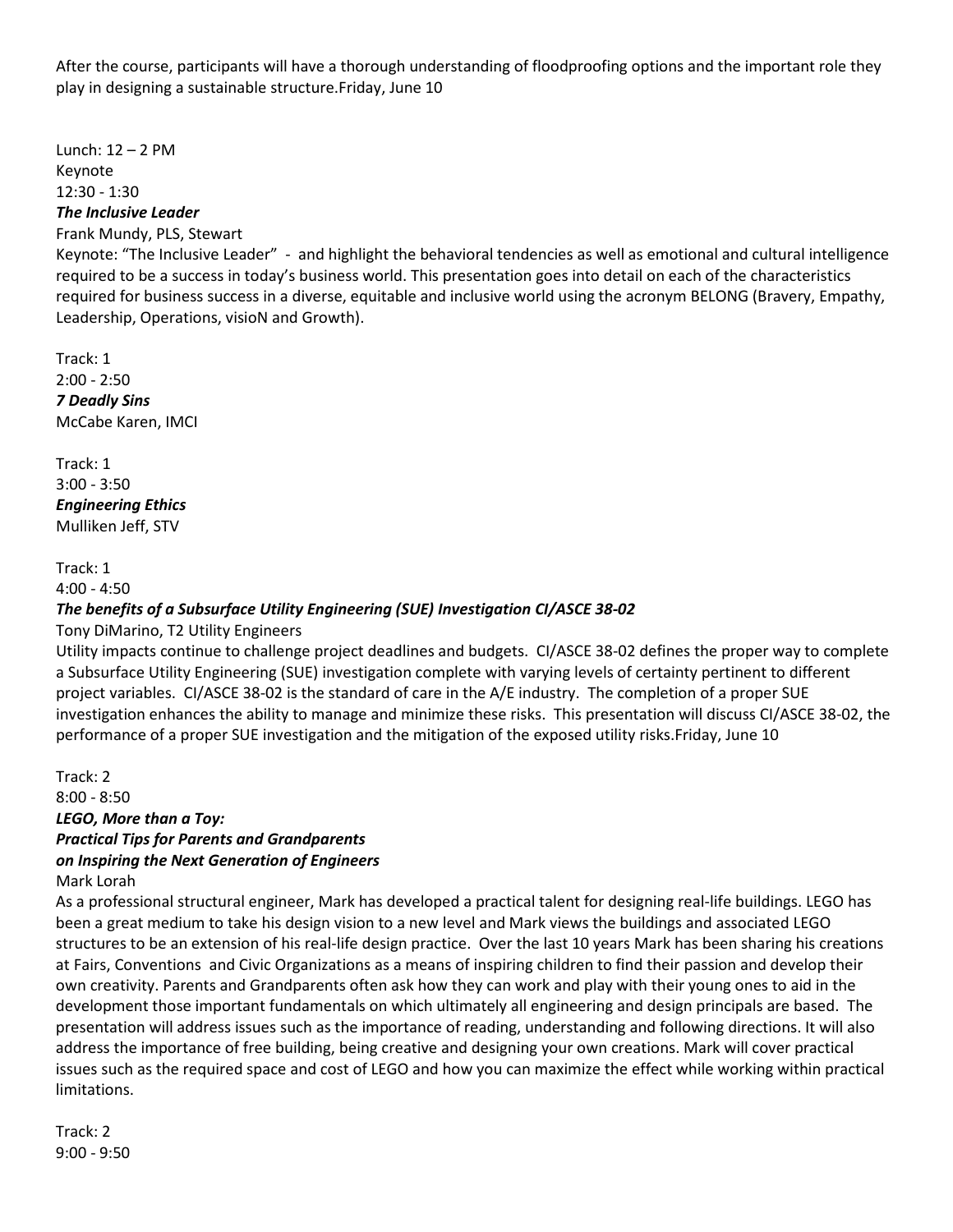### *Burned Out Buildings: Case Studies-Structural Evaluation of Fire-Damaged Buildings*

### Mark Lorah, Mark W. Lorah, P.E.

Evaluating the building structure is an important part of determining what to do with buildings that have burned. Mark brings 30 years of experience evaluating a wide variety of burned-out structures. This presentation will feature several case studies that include steel, concrete, block and wood structures; some where the fire protection systems worked as designed and some where they were either ineffective or non-existent. The presentation will also cover damage caused by all aspects of fires including, char, heat, smoke, quenching, and water exposure.Friday, June 10

Track: 2 10:00 - 10:50 Nick Amico, PE, HDR, Inc. Wando post-tensioning assessment and repairs

#### Track: 2 11:00 - 11:50

### *Design Considerations for Air Barriers and Building Waterproofing Assemblies*

Phillip Massa Richard Berry, ECS Southeast, LLP

Design Considerations for Air Barriers and Building Waterproofing Assemblies Air Barriers and Waterproofing Assemblies are extremely important components of a high performance building enclosure system. To ensure a performing system, proper design, detailing and ultimately the proper installation of these systems is extremely important. Learn about important design considerations, ways to detail critical interfaces, key items to include in your specs, and common mistakes to be avoided to eliminate potential problems.Friday, June 10

# Keynote Lunch: 12 – 2 PM 12:30 - 1:30

# *The Inclusive Leader*

# Frank Mundy, PLS, Stewart

Keynote: "The Inclusive Leader" - and highlight the behavioral tendencies as well as emotional and cultural intelligence required to be a success in today's business world. This presentation goes into detail on each of the characteristics required for business success in a diverse, equitable and inclusive world using the acronym BELONG (Bravery, Empathy, Leadership, Operations, visioN and Growth).

### Track: 2

### 2:00 - 2:50

# *Automated Geostructural Monitoring: Reducing Risk Through Real Time Data Acquisition*

# Joseph Preistner, Duncan-Parnell

Automated monitoring systems use a group of sensors, dataloggers, communication equipment, and software operating together to autonomously monitor critical data at the project site. This information is used to protect contractors and owners from risk to life and property arising from construction activities. This presentation will begin with an overview of the automated monitoring products available, describing the common sensors used, and focusing on how they operate, their benefits, and their limitations. Next will be a brief description of how the observations flow from the field and how the observations are presented in the data management system. The remainder of the presentation will focus on identifying the challenges encountered during the planning, installation, configuration, and operation of a long-term monitoring project and ways to overcome them. The challenges discussed during the presentation are all based on "lessons learned" during thirteen years working on automated monitoring projects throughout the US.Friday, June 10

Track: 2 3:00 - 3:50 John Bergman, TranSystems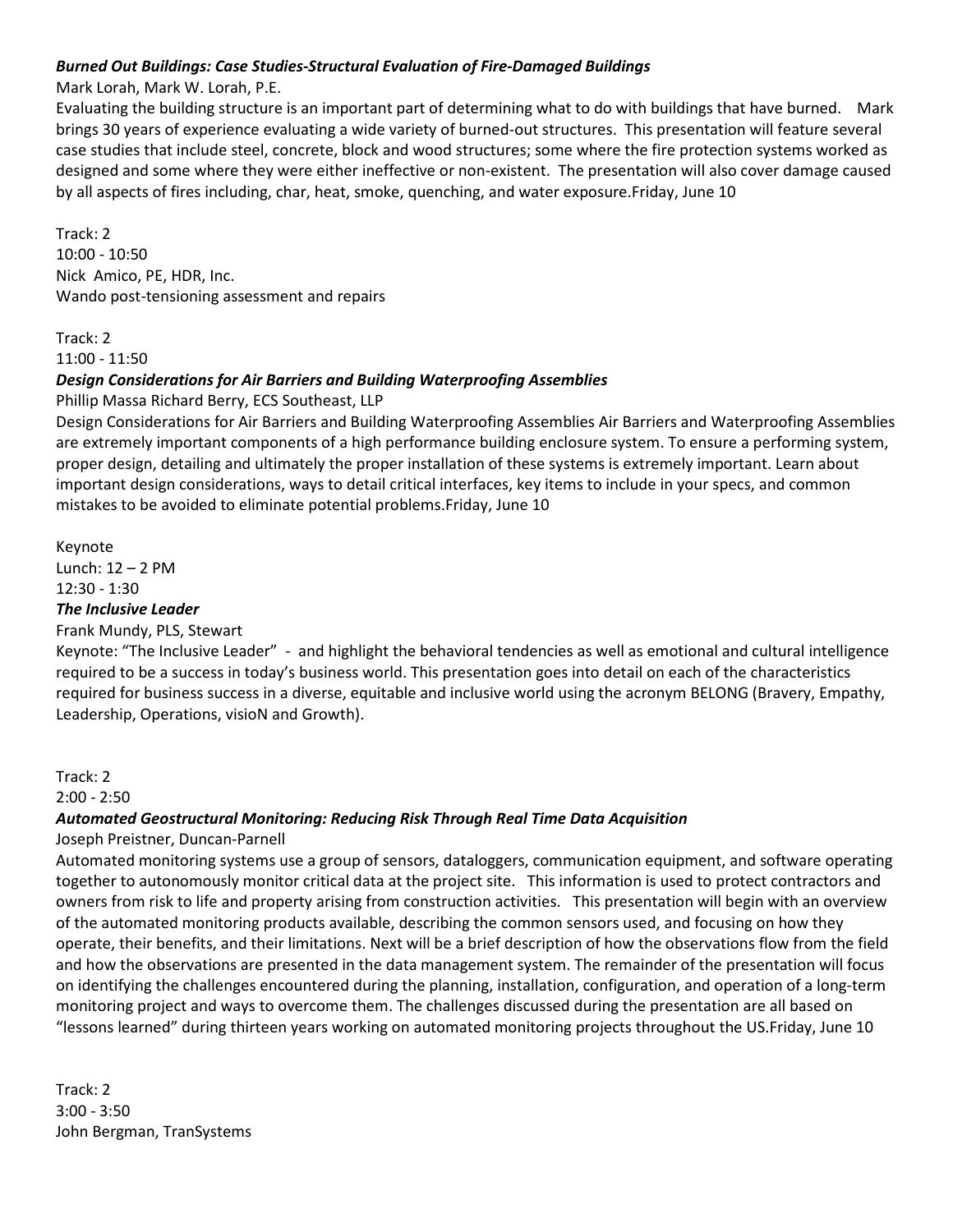The course will review the history of Asset Management project starting with selection criteria, team composition, routine maintenance and Potential Services (out of scope work) performed over 12 years.

# Track: 2

# 4:00 - 4:50

### *Advances in Assessing the Effect of Diagenesis on Soil Liquefaction*

Barnabas Bwambale, ECS Southeast, LLP

This presentation discusses the current state-of-the-art in assessing the effect of diagenetic processes (commonly referred to as aging) on liquefaction resistance of sandy soil deposits. It includes a summary of twelve case histories indicating liquefaction of old soil deposits, a discussion of mechanisms that contribute to soil aging with time, and relationships for estimating diagenesis correction factors. Relationships based on measured shear wave velocity to estimated shear wave velocity are recommendedFriday, June 10

### Track: 3

8:00 - 8:50

# *Resilient and Sustainable Transportation Infrastructure Managing Geohazards, Extreme Weather Events and Climate Change Impact for a Resilient Transportation Infrastructure*

# Khalid Mohamed, DOT/FHWA

Impacts from geohazards on transportation infrastructure could be significant. These geohazards are generally defined as geological and climatic conditions that have the potential to cause damage to property, infrastructure, and the environment; loss of life; and economic losses. Types of geohazards include landslides, rockfall, debris flows, mine subsidence, sinkholes, expansive/collapsible soils, scour, and earthquake related phenomena. Understanding impact of geohazards is important for development of mitigation and adaptation methods for a resilient transportation system.

### Track: 3

9:00 - 9:50

# *Building Equity into a Major Infrastructure Project*

Joy Riley, SCDOT

Significant infrastructure investments are being planned to upgrade our aging highway system in SC. SCDOT and the Federal Highway Administration (FHWA) are finalizing an Environmental Impact Statement for the I-526 Lowcountry Corridor Project in the Charleston Region of SC. This project will be the largest infrastructure project in SCDOT's history. Near I-526's interchange with I-26, the project is set in a densely developed area including four low-income, minority neighborhoods that have been historically impacted by multiple modes of transportation in the region. Learn about the challenges, meaningful engagements and innovative solutions encountered in the process of building equity into this major interstate improvement project.

Track: 3

10:00 - 10:50

# *Asphalt Pavement Maintenance and Repair Techniques*

Kimberly Lyons, SCAPA

This presentation discusses the importance of a pavement preservation (and maintenance) program to maintain and enhance pavement performance by using a timely, cost-effective practices to extend the life of the pavement. This presentation also discusses the different types of asphalt pavement repair techniques.

Track: 3

11:00 - 11:50

# *GFRP Reinforced Concrete: A Sustainable Solution For Corrosion Prone Environments*

Brett Eisenhauer, JMT

This presentation will highlight the use of Glass Fiber Reinforced Polymer (GFRP) reinforcing in two Charleston, SC based infrastructure projects: The Low Battery Seawall Restoration and the Beresford Creek Bridge Replacement. Despite not being a new material, GFRP has not seen widespread use in public infrastructure projects. With raised awareness for sustainable and economical solutions, the use of GFRP is growing. GFRP reinforcing was chosen to provide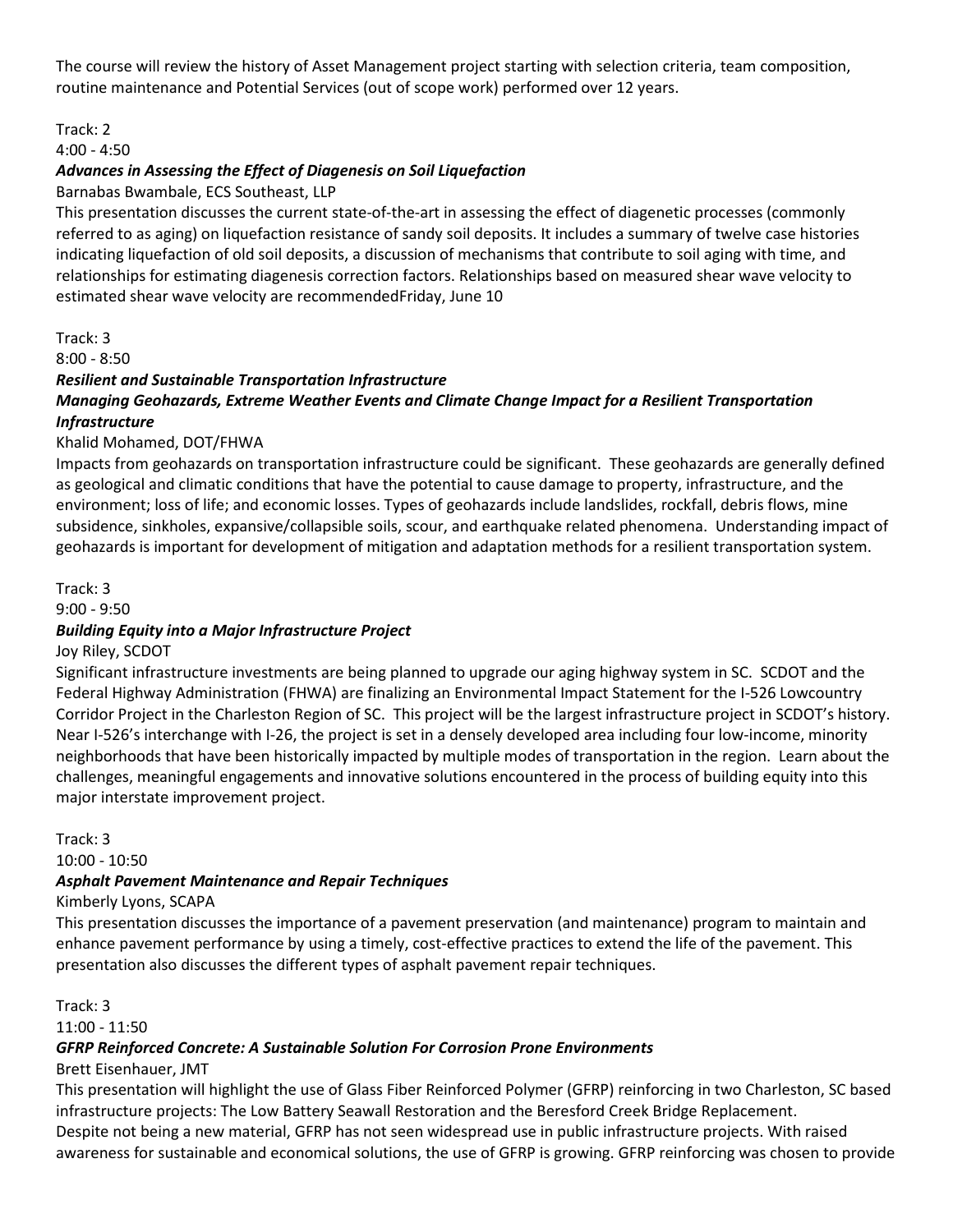a sustainable and economic solution to the challenging corrosive environment that surrounds both projects. The designs incorporate the provisions of ACI 440, as well as collaboration with a GFRP manufacturer to optimize rebar detailing and related constructability. Low Battery construction is under way, making it the first all-GFRP reinforced public infrastructure construction project in South Carolina. The Baresford Creek Bridge will be bid in Spring of 2022, making it the first GFRP public bridge to be constructed in South Carolina.Friday, June 10

Lunch: 12 – 2 PM Keynote 12:30 - 1:30

# *The Inclusive Leader*

# Frank Mundy, PLS, Stewart

Keynote: "The Inclusive Leader" - and highlight the behavioral tendencies as well as emotional and cultural intelligence required to be a success in today's business world. This presentation goes into detail on each of the characteristics required for business success in a diverse, equitable and inclusive world using the acronym BELONG (Bravery, Empathy, Leadership, Operations, visioN and Growth).

Track: 3

2:00 - 2:50

### *Overview of SCDOT's Bridge Load Rating Program*

Petrina Butler, Michael Baker International

Nearly 10,000 public bridges throughout the State required load rating within 2 years to meet FHWA mandates. This presentation will provide an overview of SCDOT's Bridge Load Rating Program, along with a discussion of the various bridge types in the inventory and their condition.Friday, June 10

Track: 3

3:00 - 3:50

### *SCDOT Transportation Specifications Update*

Kimberly Lyons, SCAPA

This presentation is an overview of all the updates to the technical specs in the transportation track since the summer of 2021.Friday, June 10

Track: 3 4:00 - 4:50 *Right of Way Acquisitions, Negotiations, Imminent Domain/Condemnations,* Henry "Bert" Shumpert, PLS , SCDOT

Track: 4 8:00 - 8:50

### *What Could Go Wrong?*

Foster Ralph, Foster Engineering

What Could Go Wrong? Fire and Life Safety is important after the design is completed. This presentation shows what can and does go wrong during construction when a Fire Protection Engineer is not present during construction.Friday, June 10

Track: 4

9:00 - 9:50

### *Hazardous Occupancies –Fundamentals and what you should know.*

Jack Smeck, Foster Engineering

Manufacturing and storage have numerous challenges when it comes to safe storage or handling. This course will focus on the requirements and special provisions surrounding hazardous occupancies as discussed in the International Building Code (IBC) and International Fire Code (IFC). We will cover why they're different, the initial steps in designing these areas, and some general considerations for ensuring these areas fit in to the overall property protection and life safety strategy for the building.